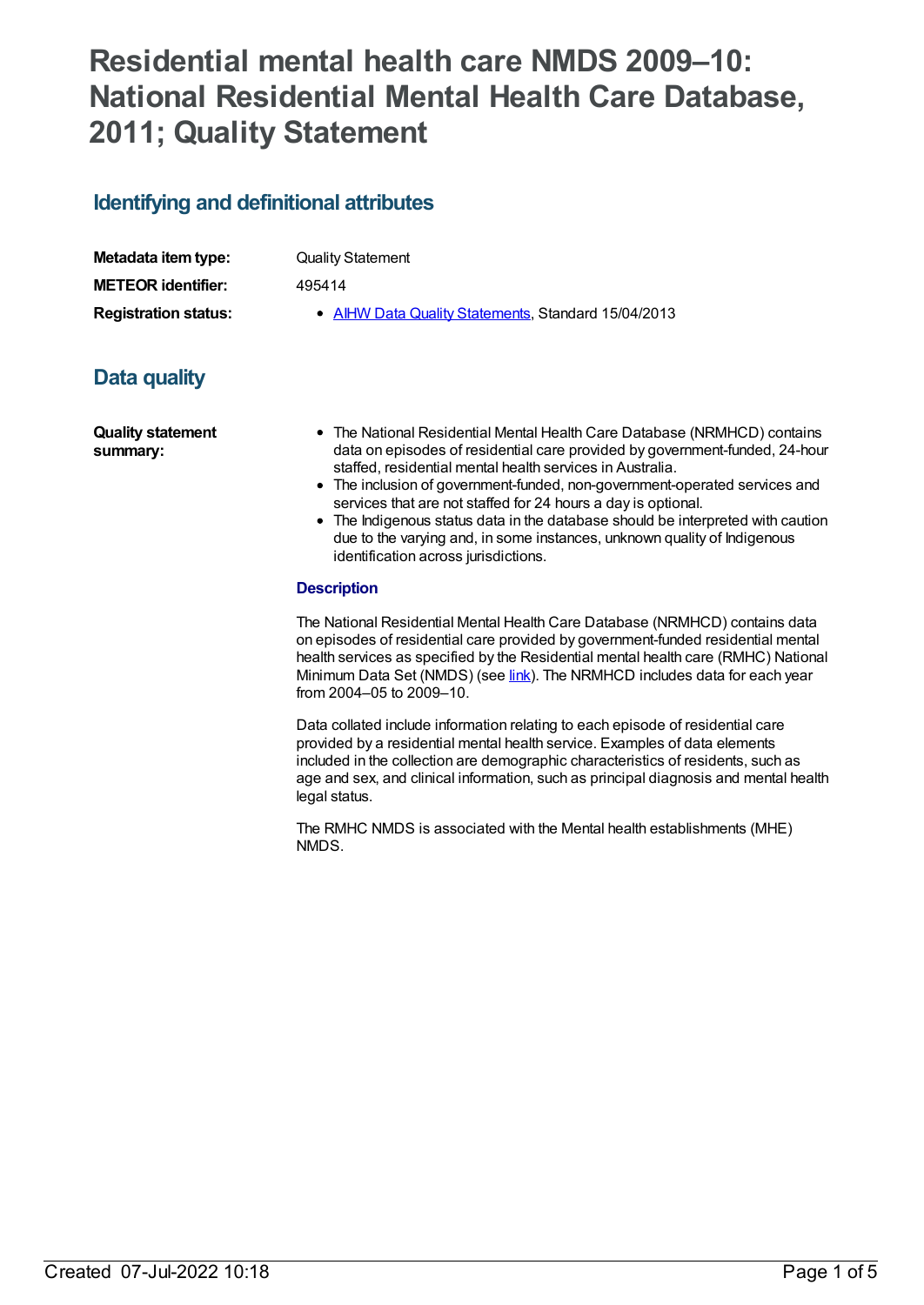| Institutional environment: | The Australian Institute of Health and Welfare (AIHW) is a major national agency set<br>up by the Australian Government under the <b>Australian Institute of Health and</b><br><b>Welfare Act 1987</b> to provide reliable, regular and relevant information and statistics<br>on Australia's health and welfare. It is an independent statutory authority established<br>in 1987, governed by a management Board, and accountable to the Australian<br>Parliament through the Health and Ageing portfolio.                                       |
|----------------------------|---------------------------------------------------------------------------------------------------------------------------------------------------------------------------------------------------------------------------------------------------------------------------------------------------------------------------------------------------------------------------------------------------------------------------------------------------------------------------------------------------------------------------------------------------|
|                            | The AIHW aims to improve the health and wellbeing of Australians through better<br>health and welfare information and statistics. It collects and reports information on a<br>wide range of topics and issues, ranging from health and welfare expenditure,<br>hospitals, disease and injury, and mental health, to ageing, homelessness,<br>disability and child protection.                                                                                                                                                                     |
|                            | The Institute also plays a role in developing and maintaining national metadata<br>standards. This work contributes to improving the quality and consistency of<br>national health and welfare statistics. The Institute works closely with governments<br>and non-government organisations to achieve greater adherence to these<br>standards in administrative data collections to promote national consistency and<br>comparability of data and reporting.                                                                                     |
|                            | One of the main functions of the AIHW is to work with the states and territories to<br>improve the quality of administrative data and, where possible, to compile national<br>datasets based on data from each jurisdiction, to analyse these datasets and<br>disseminate information and statistics.                                                                                                                                                                                                                                             |
|                            | The <b>Australian Institute of Health and Welfare Act 1987</b> , in conjunction with<br>compliance to the <i>Privacy Act 1988</i> , (Cth) ensures that the data collections<br>managed by the AIHW are kept securely and under the strictest conditions with<br>respect to privacy and confidentiality.                                                                                                                                                                                                                                           |
|                            | For further information see the AIHW website www.aihw.gov.au.                                                                                                                                                                                                                                                                                                                                                                                                                                                                                     |
|                            | Residential mental health services may be required to provide data to states and<br>territories through a variety of administrative arrangements, contractual<br>requirements or legislation. States and territories use these data for service<br>planning, monitoring and internal and public reporting. In addition, state and territory<br>health authorities supply data for the NRMHCD under the terms of the National<br>Health Information Agreement (see link), as specified by the RMHC NMDS (see<br>'Interpretability' section below). |
|                            | Expenditure and resource information for residential mental health services<br>reporting to the NRMHCD are reported through the associated National Mental<br>Health Establishments Database, as specified by the MHE NMDS (see link).                                                                                                                                                                                                                                                                                                            |
| <b>Timeliness:</b>         | Data for the NRMHCD was first collected in 2004–05.                                                                                                                                                                                                                                                                                                                                                                                                                                                                                               |
|                            | States and territories are required to supply data annually in accordance with the<br>RMHC NMDS specifications. The reference period for this data set is 2009-10,<br>that is, residential episodes occurring between 1 July 2009 and 30 June 2010.<br>Data for the 2009-10 reference period was supplied to the AIHW at the end of<br>December 2010.                                                                                                                                                                                             |
|                            | The AIHW publishes data from the NRMHCD in Mental health services in<br>Australia annually.                                                                                                                                                                                                                                                                                                                                                                                                                                                       |
| <b>Accessibility:</b>      | The AIHW produces the annual series Mental health services in Australia,<br>primarily as an online publication at http://mhsa.aihw.gov.au/home/. This includes<br>pdf documents of all sections in the publication, as well as data workbooks and an<br>interactive data portal.                                                                                                                                                                                                                                                                  |
|                            | In addition, a companion hard copy In brief summary document is produced and is<br>available from the Communications, Media and Marketing Unit of the AIHW.                                                                                                                                                                                                                                                                                                                                                                                       |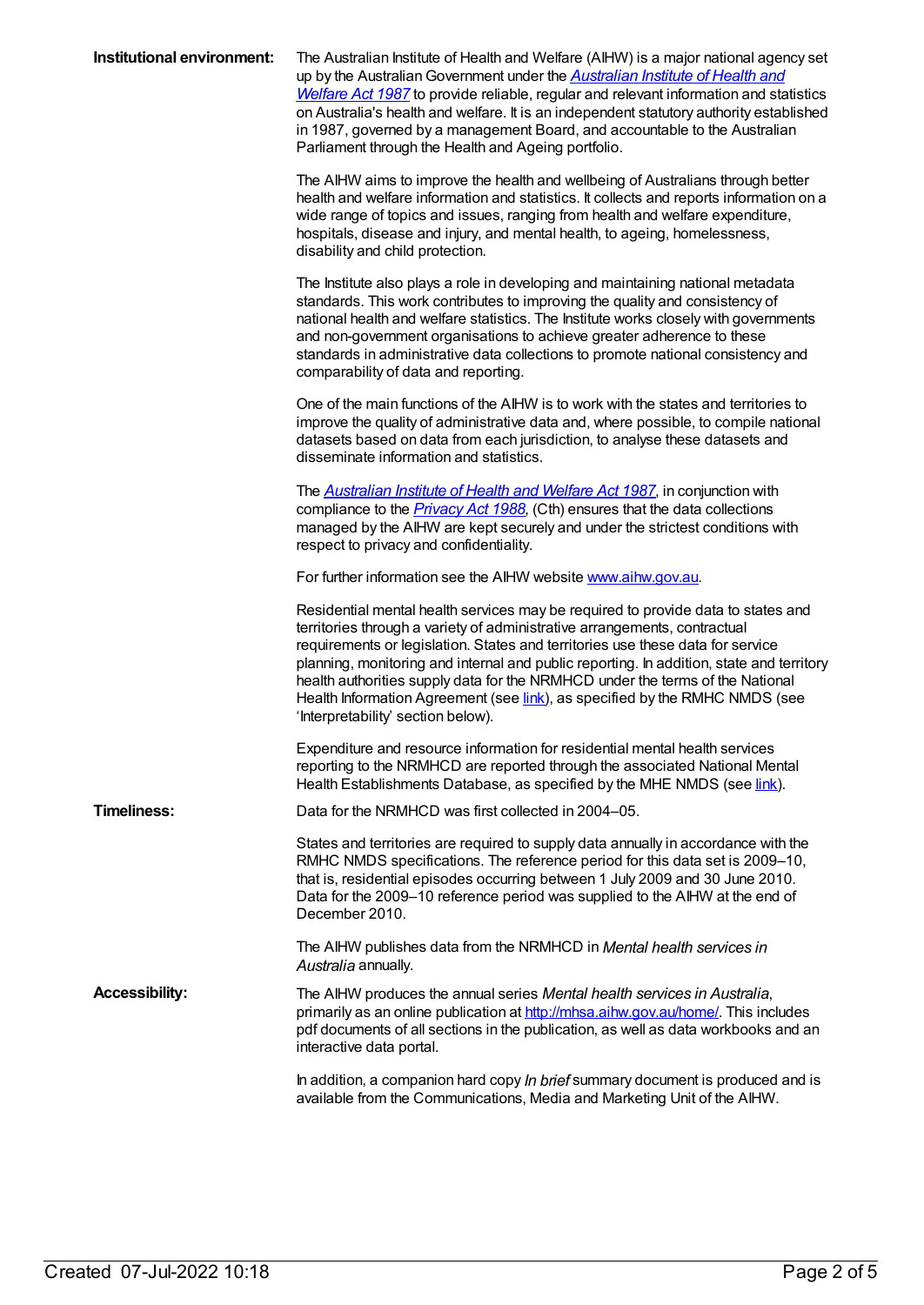**Interpretability:** Metadata information for the RMHC NMDS is published in the AIHW's online metadata repository—METeOR, and the *National health data dictionary*.

> METeOR and the *National health data dictionary* can be accessed on the AIHW website:

[/content/index.phtml/itemId/181162](file:///content/181162)

<http://www.aihw.gov.au/publication-detail/?id=6442468385>

Data published annually in *Mental health services in Australia* includes additional important caveat information to ensure appropriate interpretation of the analyses presented by the AIHW. Readers are advised to take note of footnotes and caveats specific to individual data tables that influence interpretability of specific data.

**Relevance:** The purpose of the NRMHCD is to collect information on all episodes of residential care provided by government-funded residential mental health services, as specified by the RMHC NMDS.

> The scope for this collection is all episodes of residential care for residents in all government funded and operated residential mental health services in Australia. These services employ mental health trained staff on-site; provide rehabilitation, treatment or extended care to residents for whom the care is intended to be on an overnight basis and in a domestic-like environment; and encourage the residents to take responsibility for their daily living activities. These services include those that employ mental health trained staff on-site 24 hours per day and other services with less intensive staffing. However, all these services employ on-site mental health trained staff for at least 6 hours per day and 50 hours per week. Residential care services that are not included in the collection are those in receipt of funding under the *[Aged](http://www.comlaw.gov.au/Details/C2012C00573) Care Act 1997* and subject to Commonwealth reporting requirements (that is, they report to the System for the Payment of Aged Residential Care collection).

The inclusion of government-funded, non-government-operated services and services that are not staffed for 24 hours a day is optional.

An episode of residential care is defined as the period of care between the start of residential care (either through the formal start of the residential stay or the start of a new reference period (that is, 1 July)) and the end of residential care (either through the formal end of residential care, commencement of leave intended to be greater than 7 days, or the end of the reference period (that is, 30 June)). Episodes of residential care are measured in days. An individual can have one or more episodes of care during the reference period. A residential stay refers to the period of care beginning with a formal start of residential care and ending with a formal end of the residential care. Accordingly, lengthy residential stays may span multiple reference periods and be counted as an episode in each relevant collection year, contributing to multiple episodes over time.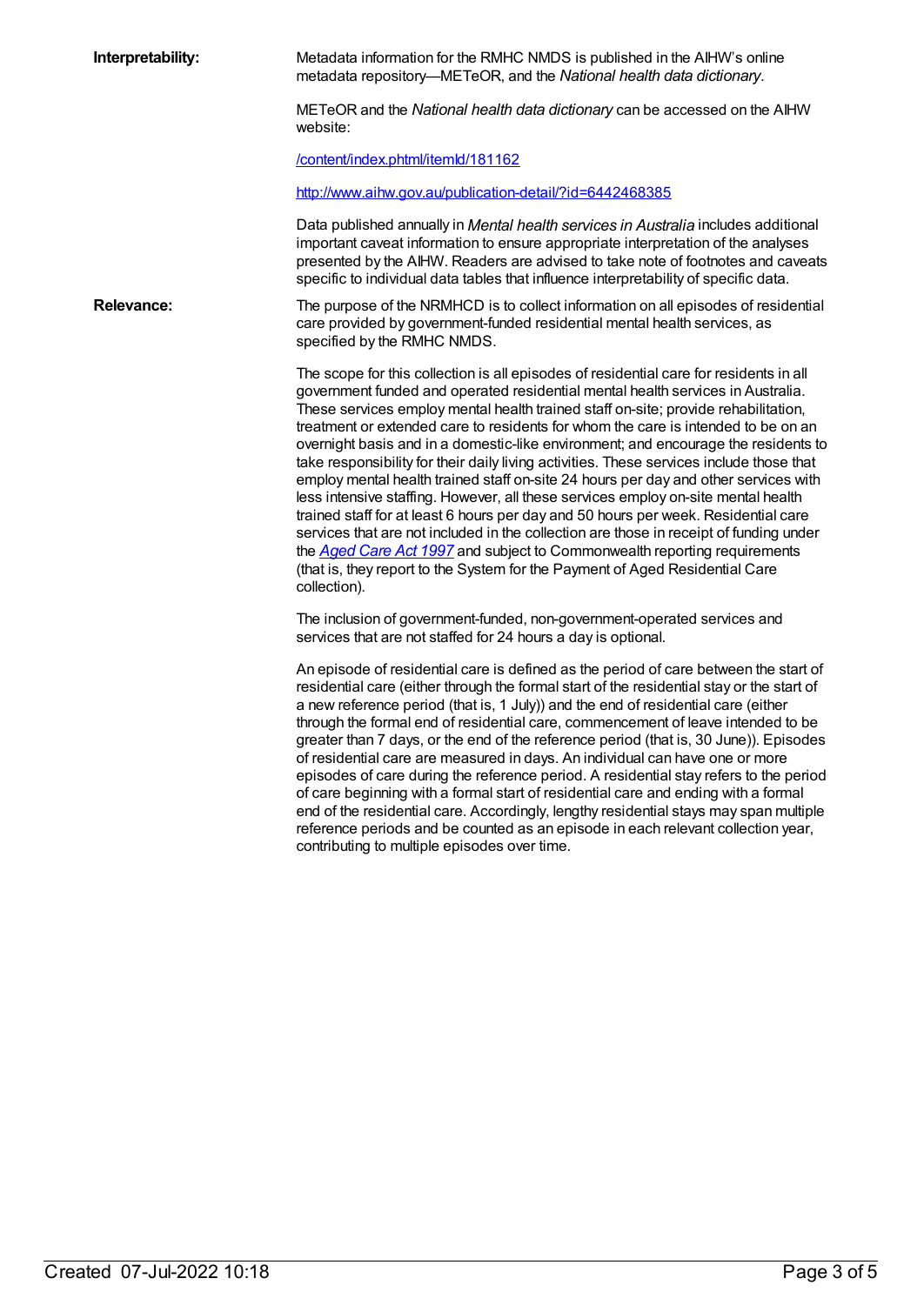**Accuracy:** States and territories are primarily responsible for the quality of the data they provide. However, the AIHW undertakes extensive validations on receipt of data. Data are checked for valid values, logical consistency and historical consistency. Potential errors are queried with jurisdictions, and corrections and resubmissions may be made by them in response to these edit queries. The AIHW does not adjust these data to account for possible data errors or missing or incorrect values. Queensland does not report any in-scope government-operated residential mental health services to this collection.

> For the 2009–10 data collection, all but six of the 38 organisations reported had mental health trained staff on-site 24 hours a day. Data from eight non-government organisations were also included in the 2009–10 collection.

#### *Indigenous status*

Among the jurisdictions, the data quality and completeness of Indigenous identification varies or, in some cases, is unknown. Indigenous status is missing for less than 5% of episodes in the 2009–10 NRMHCD.

States and territories provided information on the quality of the Indigenous data for 2009–10 as follows:

- Western Australia, South Australia, the Northern Territory and the Australian Capital Territory considered the quality of their Indigenous status data to be acceptable.
- Victoria and New South Wales reported that the quality of Indigenous status data was acceptable. However, there are areas for improvement in the collection of Indigenous status based on the *National best practice guidelines for collecting Indigenous status in health data sets* [\(AIHW](http://www.aihw.gov.au/WorkArea/DownloadAsset.aspx?id=6442458760) 2010).
- Tasmania reported that the quality of the Indigenous status data collected does require improvement and is being addressed with the implementation of a new mental health information system.

#### *Remoteness area*

Numerators for remoteness area are based on the reported area of usual residence of the patient, regardless of the location or jurisdiction of the service provider.

**Coherence:** Metadata specified in the RMHC NMDS may change from year to year. Changes to 2009–10 definitions do not impact on coherence with 2008–09 data.

> States and territories reported 100% coverage in 2009–10, with the exception of Queensland, which does not report any in-scope government-operated residential mental health services to this collection.

#### *Principal diagnosis*

The quality of principal diagnosis data in the NRMHCD may be affected by the variability in collection and coding practices across jurisdictions. In particular, there are differences among states and territories in the classification used as follows:

- New South Wales, Victoria, Western Australia and Tasmania provided principal diagnosis data based on the ICD-10-AM 6<sup>th</sup> Edition
- South Australia used a combination of ICD-10-AM 4<sup>th</sup> Edition and NCCH ICD-10-AM Mental Health Manual 1<sup>st</sup> Edition
- Australian Capital Territory used the ICD-10-AM 5<sup>th</sup> Edition
- Northern Territory used the NCCH ICD-10-AM Mental Health Manual 1<sup>st</sup> Edition.

# **Data products**

**Implementation start date:** 01/07/2009

### **Source and reference attributes**